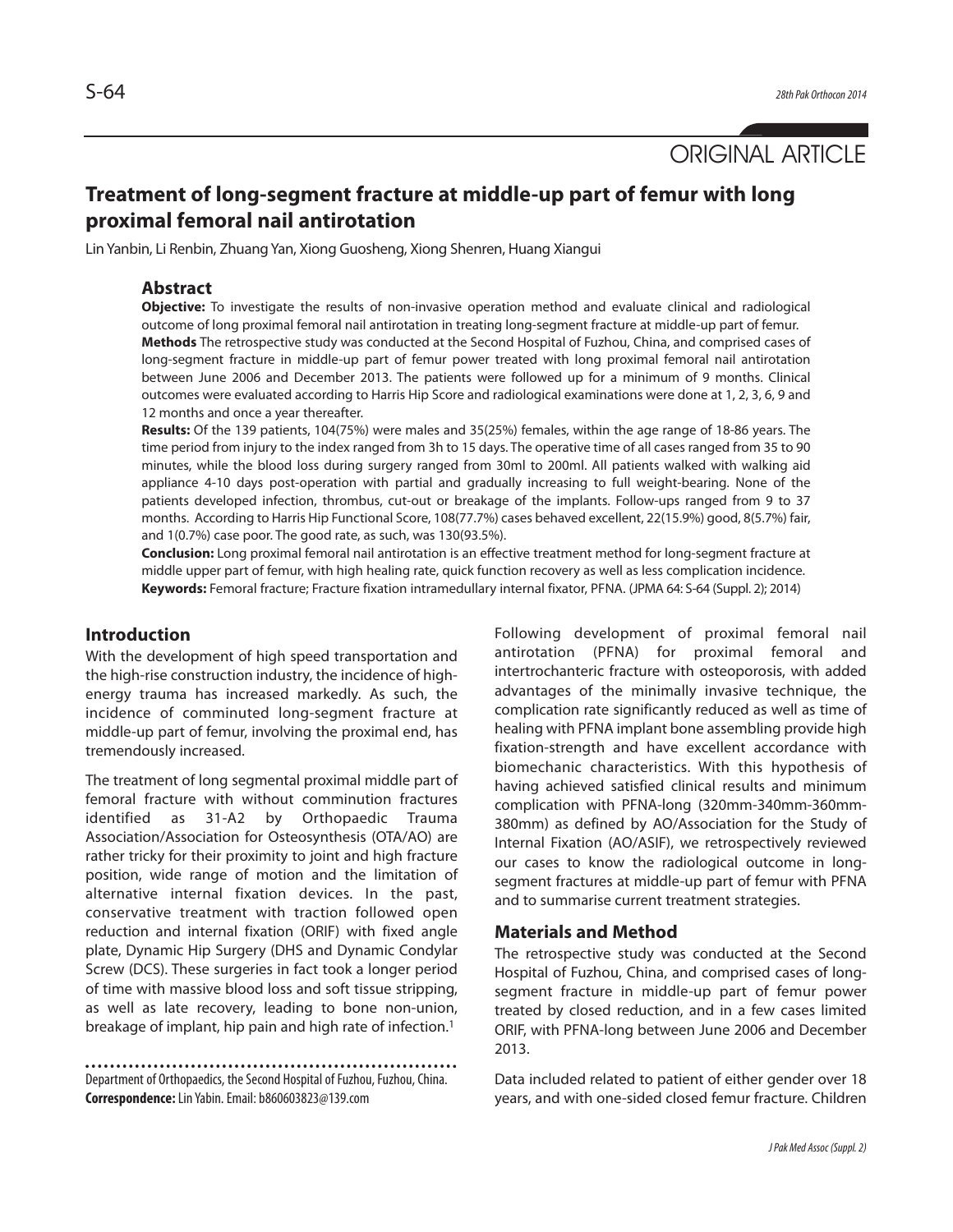and patients unfit for surgery with pathological and mandible fractures were excluded.

Type 31-A2 intertrochanteric fracture is classified by AO/OTA as the comminuted fracture of proximal extraarticular trochanteric femur area across the trochanter, which extend to 1cm below the lesser trochanter. Similar fractures has been classified in literature as femoral subtrochanteric fractures as: type I -- the fracture of lesser trochanteric plane; type II -- fracture at 2.5-5cm below lesser trochanter plane; type III -- fracture at 5-7.5cm below lesser trochanter plane.<sup>2</sup> Both classifications cover the comminuted long-segment fracture of intertrochanter, subtrochanter and long-segment fractures at femoral shaft, but fail to encapsulate the entire cases of this study. We, therefore, reclassified the fractures as four types.

Type I included IA and IB. IA: Fracture at the intertrochanteric, subtrochanteric area or the upper middle part of femur shaft. No obvious large dislocated or shifted fracture pieces (Figure-1A). IB: Fracture at the basilar neck area, intertrochanteric, subtrochanteric area or the upper middle part of femur shaft. No obvious large dislocated or shifted fracture pieces (Figure-1B). Type II: Fracture at the subtrochanteric area and the middle part of femur shaft. The intertrochanteric area may be intact. No obvious large dislocated or shifted fracture pieces (Figure-1-II). Type III: Fracture at the intertrochanteric, subtrochanteric area and multiple fractures at the upper middle part of femur shaft (Figure-1-III). Type IV: The intertrochanteric part may suffer from fracture or not. Multiple fractures at the subtrochanteric part or long and comminuted fracture with shift of large fracture pieces that involved the middle part of femur shaft (Figure-1-IV).

With all preoperative preparation, fitness and preoperative traction till surgery, the patients were operated under general anaesthesia/spinal anaesthesia combined with epidural anaesthesia as decided by the





anaesthetist. Orthopaedic traction table was used in only when needed. Otherwise, ordinary radiolucent top table were used by title elevations of the effected hip with a soft pillow in horizontal supine position. All fractures were treated by closed reduction under C-arm fluoroscopy control except patients with subtrochanteric unstable comminuted fractures with significant displacement who needed limited open reduction with 2-3cm incision over lateral or anterolateral position of the fracture. Through the lateral longitudinal incision made 5cm above the peak of the greater trochanter, (enlarge in obese patients) a guide wire was inserted through the tip slightly lateral to the tip on the greater trochanter. The proximal part was reamed up to 18mm for placement of PFNA. The PFNA was inserted on the guide wire and pushed with gentle strokes by hammer, with care not to displace or distract the fracture fragments and produce iatrogenic fragmentation. The nail was adjusted to place spiral blade into the head of femur in the lower half part or more of the centre of the femoral neck. After the satisfactory position of the nail, a guide wire was inserted into the neck of femur 5cm under the facies articularis with the help of lateral aiming tester and protecting jacket. The position was confirmed under C-arm image intensifier. With +5mm drill bit, the lateral cortex and neck was drilled for placement of spiral blade. The spiral blade was assembled with the locking bolt. After meaning the depth and confirmed on C-arm the spiral blade was humarised to 10mm below articular surface, and spiral blade was locked by screwing the tail cap. Position of blade was verified with fluoroscope from normotopia and frog-leg position again to guarantee a good placement. After finishing the fixation, wound was flushed and incisions were closed in layers over a suction drain.

Type I fracture was easier in reduction with closed pining fixation; type II fractures needed percutaneous reduction by leverage in the proximal needle-inserting point. In type III, closed reduction was difficult to achieve during the surgery, therefore, minimal incision, without achievement of periosteum of fracture segments and reduction was carried out by finger touch with the assistance of fluoroscope. Type IV long-segment comminuted fractures were checked with contra-lateral leg exposure to prevent shortening and rotational deformity.

Postoperative antibiotic was given for 03 days. In all cases, the quadriceps isometric contraction exercise and hip and knee joint flexion and extension exercises were given on the second postoperative day. Crutch walking was allowed for closed fractures on the 4th day. Patients with type IA and type III fractures were allowed to walk weightbearing gradually, while type II and type IV fractures were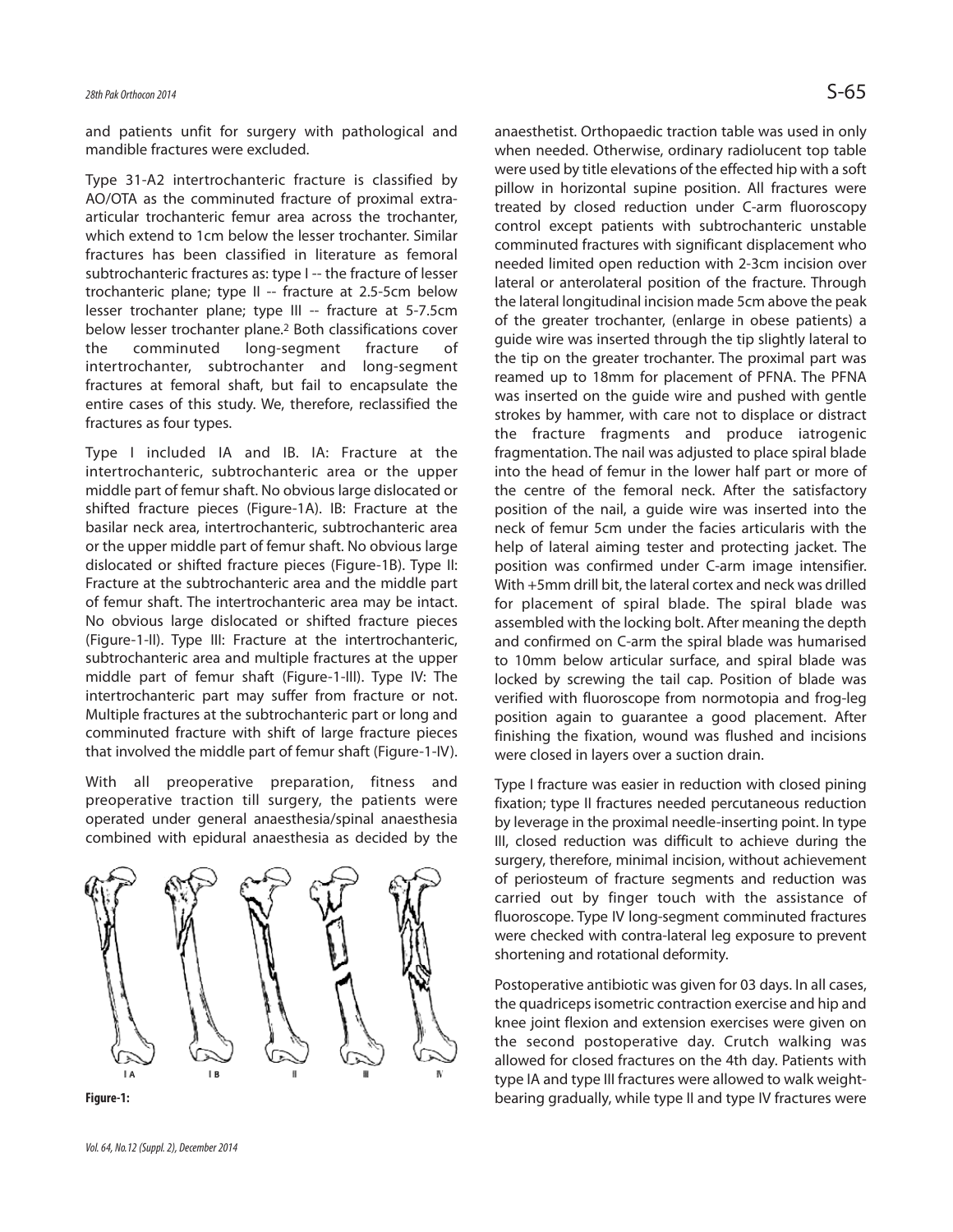allowed delayed walk. Patients were instructed to walk in proper gait to correct bad walking habits. Quadricepsstrengthening exercises were advised on the first return to hospital. The front and lateral radiographies of middleup part of femur were taken on the second return. The final evolution for study was made minimum at 09 month.

The functional evaluation, included the activity of hip joint, degree of pain, gait and the function of sitting down and getting upstairs. The assessment was made with Harris Hip Joint functional assessment<sup>2</sup> and through radiography examinations.

Follow-ups were performed at 1, 2, 3, 6, 9 and 12 months postoperatively, and at least once a year thereafter. All patients got complete follow-up. Front and lateral radiographies of the middle-up part of femur were taken on follow-up visits, while contact was maintained in between the visits through phone, email and clinical examinations.

## **Result**

Of the 139 patients whose records were part of the study, 104(75%) were males and 35(25%) females, within the age range of 18-86 years and a mean of 48.8. Traffic accidents accounted for 63(45%) cases; fall from height 51(37%); and simple fall 25(18%). Besides, 34(24.5%) patients were of poly trauma Of them, 16(47%) had abdominal and throacic injuries, including 4(25%) with rib fracture, mild pulmonary contusion and minimal hemopneumothorax, 7(44%) with spleen contusion and hematoma of splenic capsule, 4(25%) with renal contusion and 1(6%) with acute haemorrhagic shock for splenic rupture. The remaining, 18(53%) poly trauma cases also had multiple bone fractures, including 6(33.4%) with ipsilateral calcaneal fracture, 4(22.2%) with lumber vertebrae fracture, 3(16.7%) with acetabular fracture, 1(5.5%) with ipsilateral fracture of the head of radius, 3(16.7%) with fracture of the distal end of radius and 1(5.5%) with contralateral fracture of radius and ulna.

According to the study's classification, 61(44%) cases were type IA, 8(5.8%) were type IB, 46(33.1%) were type II, 8(5.8%) type III, and 13(9.3%) were type IV.

Traction table was used for 32(23%) patients, while the other 107(77%) were operated on ordinary radiolucent top table. Of the 139 cases, 4(2.9%) cases were fixed with PFNA of 320mm length, 45(32.4%) with 340mm length, 37(26.6%) with 360mm length. Patients with associated fractures were fixed simultaneously under same anaesthesia, and 4(2.9%) patients with kidney contusion and 6(4.3%) with ipsilateral calcaneus fracture underwent simultaneous operation, using closed reduction of leverage and kirschner wire fixation. Besides, 4(2.9%)



### **Figure-2:** male, 35 years old.

a. Preoperative x-ray of long-segment fracture in middle-up part of left femur (Type IA): left comminuted inter-trochanteric and subtrochanteric fracture; the fracture line approximately extends to the middle part of femur.

b. Closed reduction, postoperative anteroposterior x-ray film using the intramedullary fixation with the 340mm PFNA: good reduction of fracture end and the fracture line, no obvious shortening occurs.

c. Postoperative lateral X-ray film: good reduction of fracture end and the fracture line, no significant shortening or rotation.

d. Anteroposterior x-ray film 3 months after operation: good callus growth, the fracture line turned ambiguous.

e. Lateral X-ray film 3 months after operation: good callus growth, the fracture line turned ambiguous.

f. Good postoperative activity like hip & knee joint flexion.

patients with lumbar fractures were treated conservatively. Three (2.2%) patients had acetabulum fractures, and 2(66.7%) of them received open reduction and posterior approach plating fixation synchronously, while 1(0.7%) patient with ipsilateral radial head fracture received simultaneous operation with open reduction and screw fixation. Three (2.2%) patients with distal radius fractures underwent manipulative reduction plaster fixation; 1(0.7%) patient with contralateral ulna and radius fractures received open reduction and dual plating fixation synchronously.

The time from injury to the index was 03h to 15 days, with a mean of 4.8 days. The duration of surgery ranged 35- 90min, with a mean of 45min; and the blood loss was 30-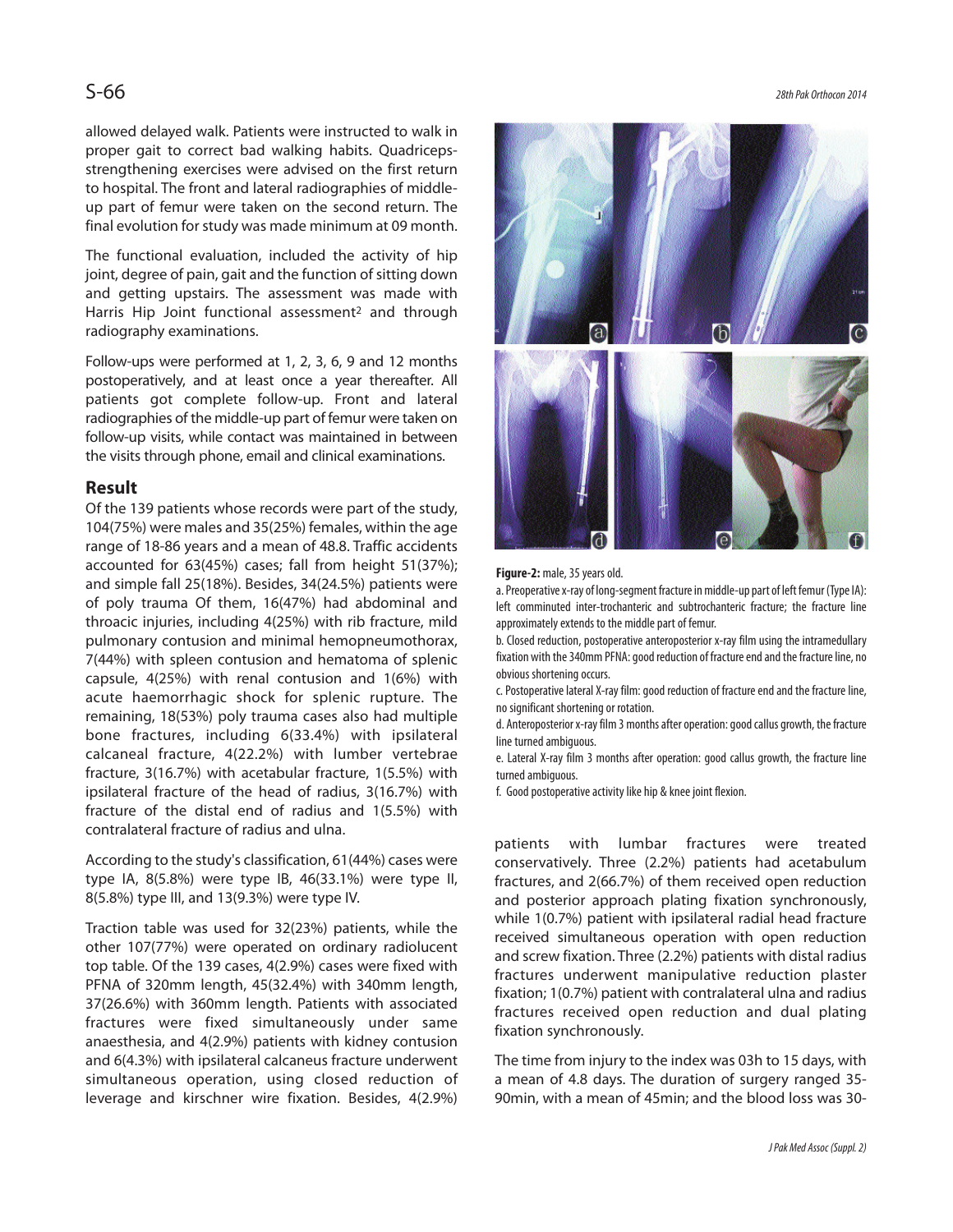

**Figure-2:** Male, 37 years old, damage caused by fall from high place.

a,b: Preoperative x-ray of long-segment fracture in middle-up part of left femoral (Type IV): long-segment comminuted fracture in middle-up part with dislocation of long fragment, and without big damage of the greater trochanter.

c,d: Closed reduction, postoperative anteroposterior and lateral x-ray film using the intramedullary fixation with the 360mm PFNA: good reduction of fracture end and the fracture line, no significant shortening or rotation.

e: Anteroposterior x-ray film after 6 months after surgery: good callus growth, the fracture line turned ambiguous.

f: Postoperative photo of the incision.

g: Normal postoperative flexion of hip & knee joint after 6 months.

200ml, with a mean of 78.6ml.

Earliest large amount of callus was found on the X-ray film on the 70th day in types II, III and IV fractures. The healing time of segmental or subtrochanteric with big fragment fractures (types II, III, IV) were relatively lagging. The fracture healing time ranged from 2.8 to 6.8 months, with a mean of 3.9 months. Spiral blades were correctly inserted and placed without cutting femoral head in this group. Four (3%) cases of screw breakage with phase I non-union, shortening and angular deformity also got healed after the second operation, However, the patients had amyotrophy and limited motion of hip and knee joints. None of our patients experienced cut-out, implant breakage, local infection or thigh pain. However, two (1.4%) patients developed coxa vara, crispation, and significant displacement of trochanter, pain in medial hip, increasing limb crispation, and partially limited range of motion (ROM).

All patients began crutch-walking on the 4-10d postoperatively, except 13(9.3%) complicated longsegment comminuted fractures of type IV.

According to Harris Hip Functional Score, 108(78%) cases were excellent (Figure-2), 22(15.9%) good, 8(6%) fair, and

1(0.7%) poor. Overall, excellent-good grading was noted in 130(93.53%) cases.

## **Discussion**

Most of the date reviewed related to high-energy trauma cases, accompanied with associated injuries, some of which were liable to be missed, which included thoracic and abdominal injuries patients. The multidisciplinary approach to cope with cornorbidities was the common practice.

The recommended delay of 72h after trauma was relatively safer and we could effectively decrease the risk of anaesthesia and operation.3,4 This delay was required for haemodynamic stability and to allow time for efficient preoperative planning and pre-anaesthesia fitness. With this delayed surgery approach, we had no mortality compared to the reported mortality.3,4 Except for 1 case of emergency operation for splenic rupture, all patients received selective operations. Four patients, with complicated rib fracture, slight pulmonary contusion with slight hemopneumothorax had their operation after 3-5 days of conservative treatment for stabilising the condition.<sup>7</sup> With this strategy, we did not have fixation problems.

The significantly high-bending movements in long segment fracture with defective medial buttress lead to high stress on any implant fixed for this fracture. Inappropriate treatment often results in complications such as hip deformity, fracture non-union, and persistent hip pain etc. DHS fixation following a few days of skeletal traction through proximal incision was the treatment of preference. However; significant soft tissue dissection, periosteun, stripping during DHS fixation show stress concentration. Therefore, non-union and plate break clinically happens in a large numbers.<sup>6</sup> It generally takes patients three months (callus growth in the X-ray) to leave a sickbed and gradually take loaded walking. With regard to a patient whose proximal parts were relatively intact and stable and permitted the intramedullary (IM) nail locking with one screw in proximal part, we actively adopted interlocking IM nail fixation technique. Many scholars believe IM fixation accords with biomechanical stability. Gamma nail and proximal femoral nail (PFN) are recommended in peritrochanteric femoral fractures. But their high intraoperative and postoperative complications limit further application. A study reported complication rate of 8%-15%;<sup>7</sup> and there exists potential readability and sheer force in the fracture ends, which are liable to cut femoral head and neck, whereas PFN for subtract oblime fractures longer than 08cm is considered unsuitable.<sup>8</sup> For these fractures, PFNA, with features of pressurisation and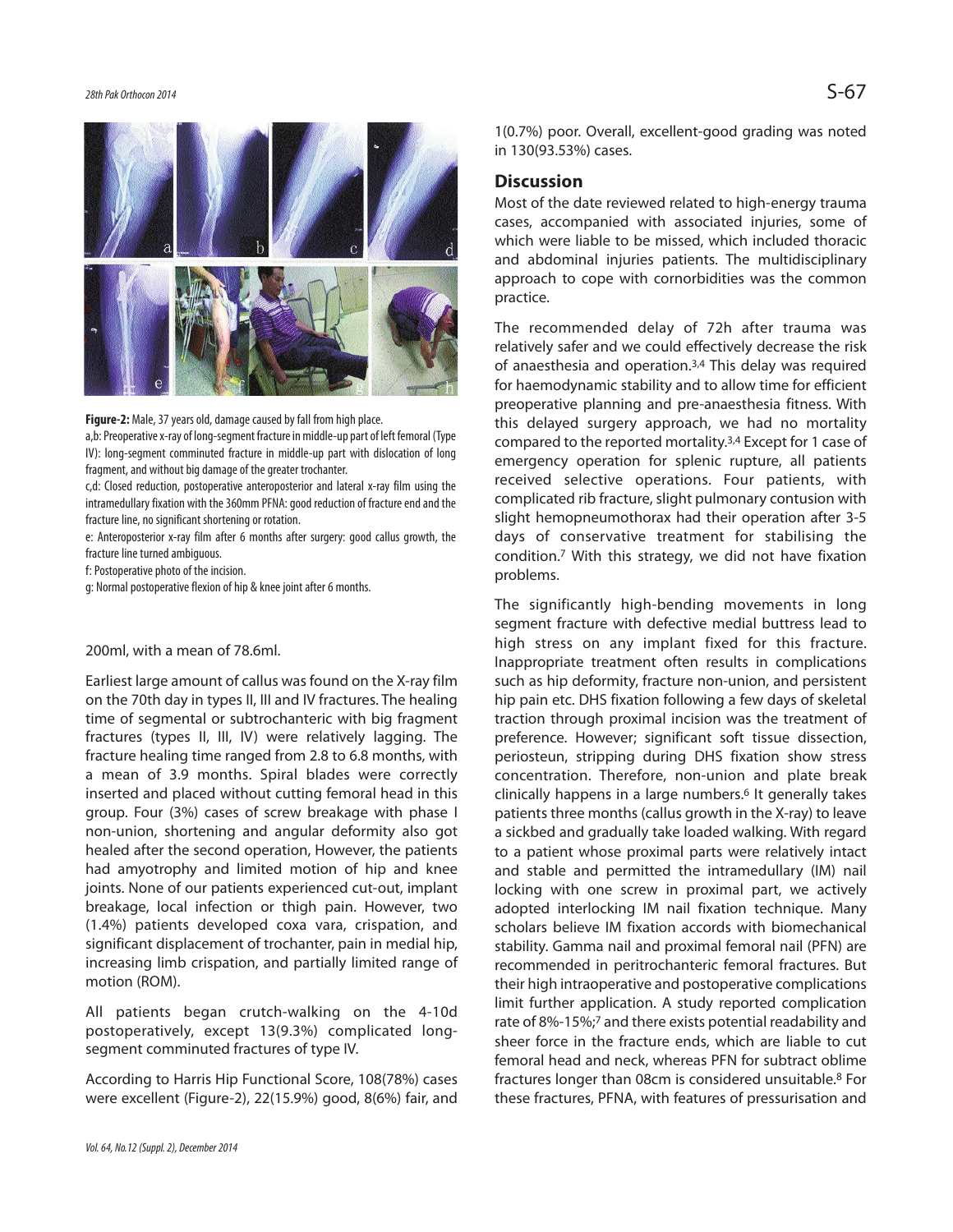anti-rotation, has been a better option.<sup>9</sup> The spiral blade of PFNA accomplishes the task of antirotation and support simultaneously during "drive-into". "Drive-into", rather than "spin-into" of the spiral blade assures maximum pressure in the eancellous bone in the femur head and preferable anchor force to impact the blade specially benefit patients with osteoporosis.<sup>9</sup> Moreover, taking into consideration the limited space and fixed shaft angle of femur neck, PFNA is easier to use with single spiral blade than double screws for fixation.<sup>10</sup> Minimally invasive fixation with PFNA avoids extensive peeling of soft tissue and periosteum in the fracture ends. During intraoperative traction, it can take full advantage of hinge effect to achieve reduction of fracture ends. Meanwhile, anatomical reduction is not strictly required, which would fully protect blood supply of the fracture ends, and is in accordance with concepts of biological idea of internal fixation, increasing fracture healing rate and reducing postoperative complications.<sup>10</sup>

Determination of the entry point of the nail is the paramount step for smooth operation. It is generally considered that the entry point is located at the anterolateral greater trochanter top point, where procedure should be conducted under the guidance of Carm X-ray. Little variation to this may lead to problem in reduction and change in neck shaft angle and persistent pain, which happened in a case in our series, where the nail broke, and the entry point was found placed slightly to the rear. Lateral cortex defects were caused after reaming, along with exposure of nail and unsatisfactory reduction of fracture. So after less than two months of ambulation, the nail broke, leading to varus and shortening deformity. Treatment then performed was to replace the nail, implanting autologous iliac bone, restricting walking with stick and with load. The recovery was considered fair according to Harris Hip Score.

Good reduction is the key to operation. Unsatisfactory reduction would never bring satisfactory fixation regardless of internal fixation material used. For stable fractures, anatomical reduction can be achieved by axial traction, mild abduction and internal rotation. As a result of stable mechanical support by intact medial arch in the back of the fracture end padlock, any internal implants can be fixed firmly. For unstable fractures, complete anatomical reduction is difficult to achieve. Conducting anatomical reduction of greater and lesser trochanters by force may add extra operative trauma and make it hard to maintain after operation. alone study<sup>11</sup> reported 162 cases of unstable intertrochanteric fractures treated by anatomic reduction and patients using compression hip screw fixation technique were followed up. Overall, 98%

patients suffered secondary displacement. At present many scholars advocate restoring the anatomic relation between femoral neck and shaft instead of anatomic reduction for unstable fractures.<sup>11</sup>

There were 4 nail breakage cases in out series, and 3 of them were due to unsatisfactory reduction and nail selection on the shorter side in the first operation. Preoperative heavy weight tibial tubercle traction and intraoperative traction on the traction bed are essential. They can make good use of hinge effect of soft tissues to achieve full reduction of fracture ends. Operation time and intraoperative bleeding amount are reduced simultaneously.<sup>12</sup> Preoperatively, unaffected side limb length measurement and intraoperative length measurement and orientation of bilateral femur under the guidance of C-arm intensifier could effectively avoid limb shortening.

Some types II and III cases (52 cases) difficult for closed reduction need to undergo poking reduction with the aid of auxiliary small incision at the lateral or anterolateral thigh in the fracture area. For the time being, attention should be paid to minimising soft tissue peeling. Anatomic reduction is not required, but good counterpoint and line jitter should be pursued. Small incision can directly touch the fractured part, which is beneficial in distinguishing displacement direction of the fractured ends and avoid fluoroscopy location with C-arm X-ray, thus enormously reducing radioactive rays' irradiation and protecting both the doctor and the patient. We also took full advantage of reaming cancellous bone, then through the poking reduction small incision we implanted the fractured end to fill the capitulum bone graft. Patients with additional incision in this group (52 cases) received this kind of bone graft, and were observed for callus growth in the fractured ends in the short-term follow-up. We think this method is easy to obtain and graft bones, of which quality is excellent, amount is ample, contributing to bone growth in the bone ends and is deserving of clinical promotion.

In view of the non-availability of aiming guides with external standard for distal locking screw, we recommend that a distal aiming device be used to determine length and to make distal hole, which has a high accuracy; punch the two distal locking holes under the guidance of C-arm; reduce X-ray irradiation as much as possible.

AO principles of fracture treatment are reduction, fixation and functional exercises. Among them, firm internal fixation sets the stage for early functional exercises, and postoperatively early functional exercise serves as the base and key of the functional rehabilitation of lower extremity joints and helps regression of limb swelling and